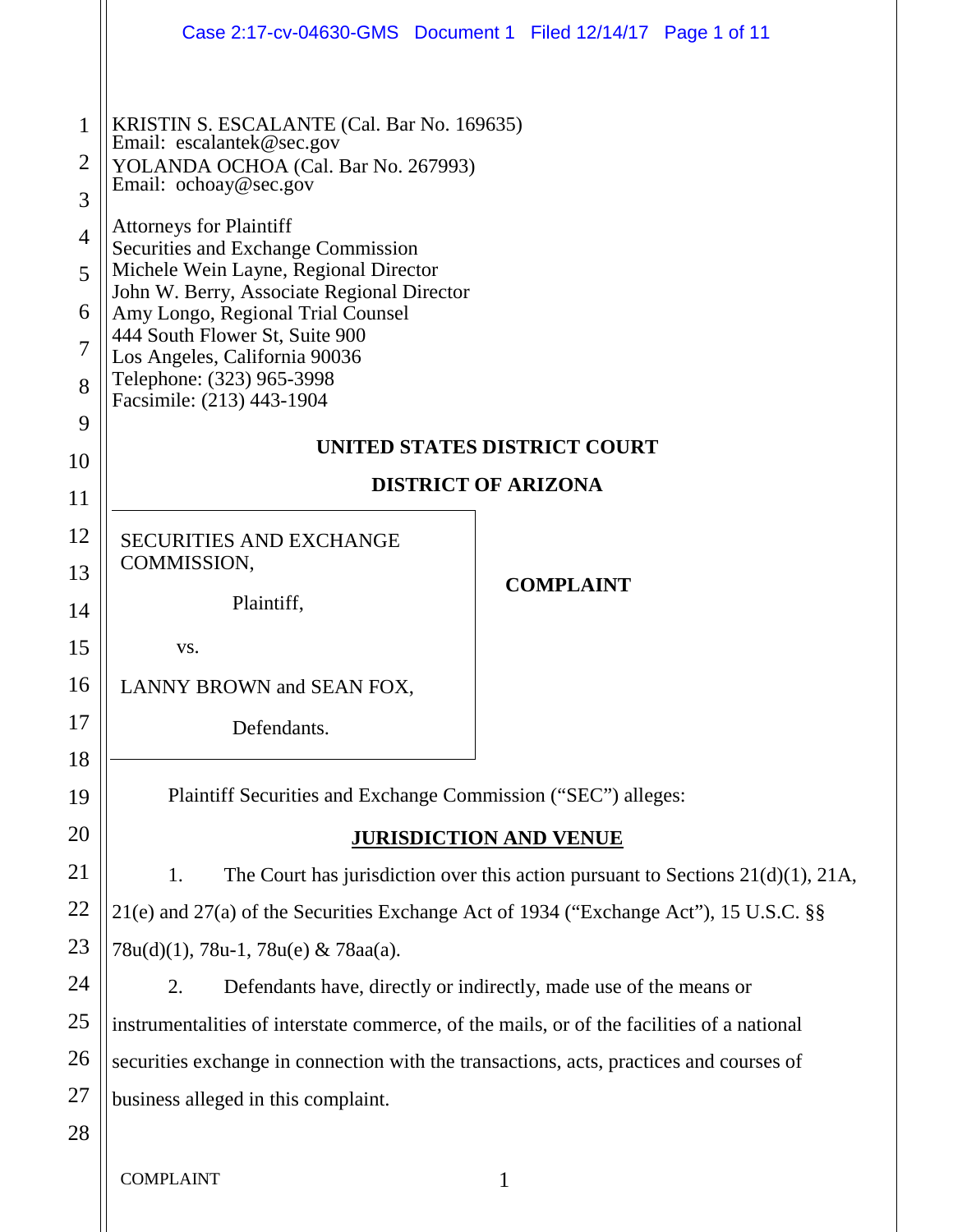3. Venue is proper in this district under Section 27(a) of the Exchange Act, 15 U.S.C. § 78aa(a), because defendants Lanny Brown and Sean Fox reside in this judicial district and because certain of the transactions, acts, practices and courses of conduct constituting violations of the federal securities laws occurred within this district.

#### **SUMMARY**

4. This case involves insider trading by defendants Lanny Brown and Sean Fox in the securities of International Rectifier Corporation ("International Rectifier"), where Brown worked at the time that he and Fox traded. In August 2014, shortly after learning that International Rectifier would be acquired by another company, Brown tipped his friend, Fox, about the acquisition and then they both acquired International Rectifier call options – bets that the stock price would go up once the deal was announced.

5. In doing so, Brown and Fox devised a scheme to conceal Brown's involvement in the trading given that he was an International Rectifier employee who was not only prohibited by company policy from trading on material, nonpublic information, but was also subject to a "blackout period" at the time, which barred him from trading while the acquisition deal was being negotiated and finalized. Brown and Fox combined approximately \$12,000 of their funds into one of Fox's brokerage accounts, and used these comingled funds to purchase the call options just a week before the August 20th announcement of the International Rectifier-Infineon deal. When the deal was disclosed on August 20, International Rectifier's stock price jumped over 47%. The next day, Brown and Fox closed out their options positions, collectively reaping \$369,720 in profits from their illicit trading. Then, to further hide Brown's role in the trading, Fox funneled Brown's share of the trading profits by paying several of Brown's personal expenses or writing checks to Brown's adult and minor children and minor stepchildren. Brown and his wife then endorsed these checks and used the funds.

26 27 28 6. By engaging in this conduct, the defendants violated Sections 10(b) of the Exchange Act, 15 U.S.C. §§ 78j(b), and Rule 10b-5 thereunder, 17 C.F.R. § 240.10b-5. With this complaint, the SEC seeks permanent injunctions, disgorgement of ill-gotten

#### COMPLAINT 2

1

2

3

4

5

6

7

8

9

10

11

12

13

14

15

16

17

18

19

20

21

22

23

24

25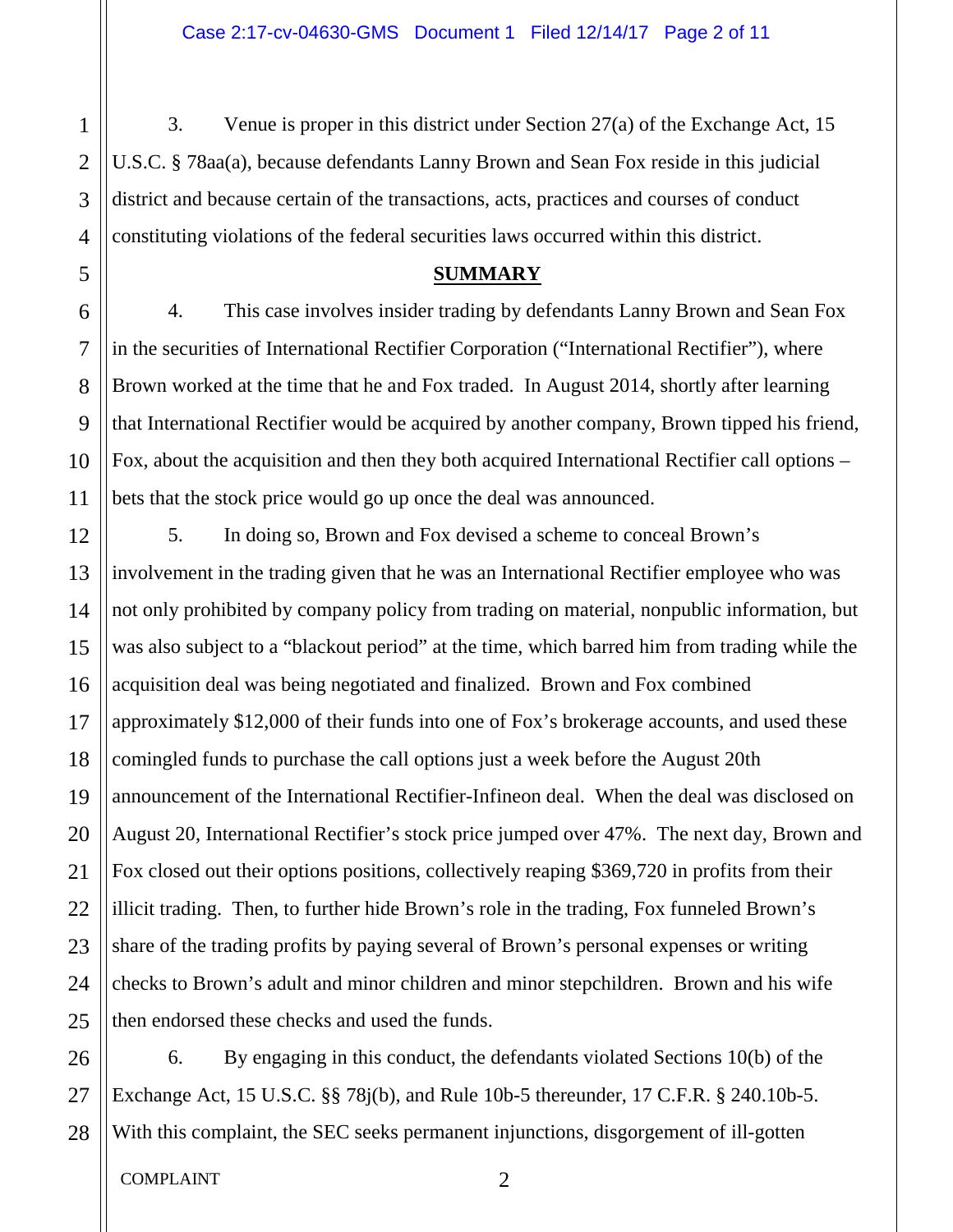trading profits together with prejudgment interest, and civil penalties.

## **DEFENDANTS**

7. Lanny Brown, age 49, resides in Queen Creek, Arizona. At all relevant times discussed in this complaint, Brown was employed by International Rectifier as director of Epi/Silicon Sourcing and Foundry Service Procurement in International Rectifier's Chandler, Arizona office.

8. Sean Fox, age 49, resides in Higley, Arizona. At all relevant times discussed in this complaint, Brown and Fox maintained a close friendship.

# **RELATED ENTITIES**

9. International Rectifier is a power management technology and semi-conductor company that manufactures advance circuit devices and integrated power systems and components. Before being acquired by Infineon, International Rectifier was a Delaware Corporation with its principal executive offices in El Segundo, California. International Rectifier's common stock traded on the NYSE under the symbol "IRF" until January 2015, when International Rectifier's merger with Infineon became effective and International Rectifier ceased operating as an independent company.

10. Infineon is a German-based semiconductor manufacturer. On January 13, 2015, Infineon completed its acquisition of International Rectifier.

# **FACTS**

# **A. Brown Acquired Material, Nonpublic Information about the Pending Acquisition of International Rectifier**

11. On August 20, 2014 at 9:05 am PST, International Rectifier and Infineon issued a joint press release announcing that Infineon would acquire International Rectifier for \$40 per share in an all-cash transaction valued at approximately \$3 billion.

12. On the day of the announcement, the trading price of International Rectifier's shares closed at \$39.10, up 47.21% from the prior date's closing price of \$26.56, and the trading volume increased by 19,815%, from 184,189 shares on August 19, 2014 to 36,680,300 shares on August 20, 2014.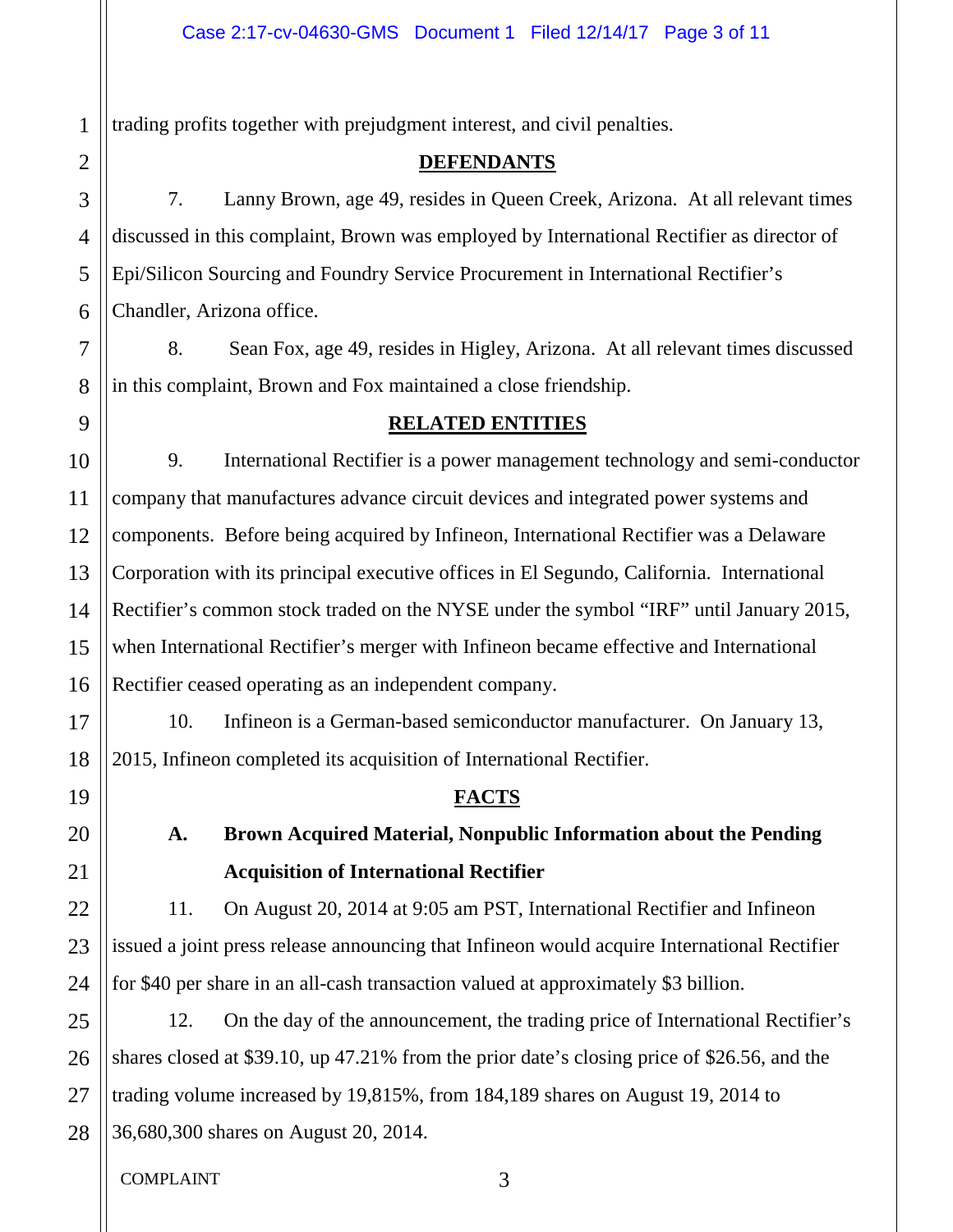13. In the month leading to this announcement, International Rectifier's executives and its board of directors held several meetings to discuss Infineon's acquisition proposal. To help keep this information confidential, the pending acquisition was referred to internally at International Rectifier under the code name "Project Hawaii."

14. International Rectifier shared information about the pending acquisition with employees only on a need-to-know basis, and employees who were informed about the pending acquisition were cautioned that the matter was highly confidential and were told that they were not permitted to share any information about it with anyone who was not involved with Project Hawaii. Employees who were involved with the project were required to sign a non-disclosure agreement acknowledging that all information they obtained regarding Project Hawaii was "non-public, confidential, and proprietary in nature" and that they would maintain the project and related information as confidential.

15. Before the August 20, 2014 announcement, International Rectifier provided information about Project Hawaii to only six employees from its Chandler, Arizona office, where Brown worked. Though Brown was not one of these employees, he nevertheless learned about the pending acquisition in early August 2014, in the course of his employment.

16. After learning about the pending acquisition, Brown shared this material, nonpublic information with others. In early August, Brown told Fox and another person that he was concerned about his job security because his employer was going to be acquired. During this time, Brown was also conducting job searches and sending out his resume to prospective employers. On or about August 12, 2014, Brown had lunch with a sales representative from one of International Rectifier's suppliers and with a former colleague. At this lunch, Brown told both these individuals that International Rectifier would be an acquisition target.

**B. Brown Had a Duty to Maintain the Information He Obtained About the International Rectifier Acquisition as Confidential**

17. Brown was not a member of the Project Hawaii team. Regardless, based on

1

2

3

4

5

6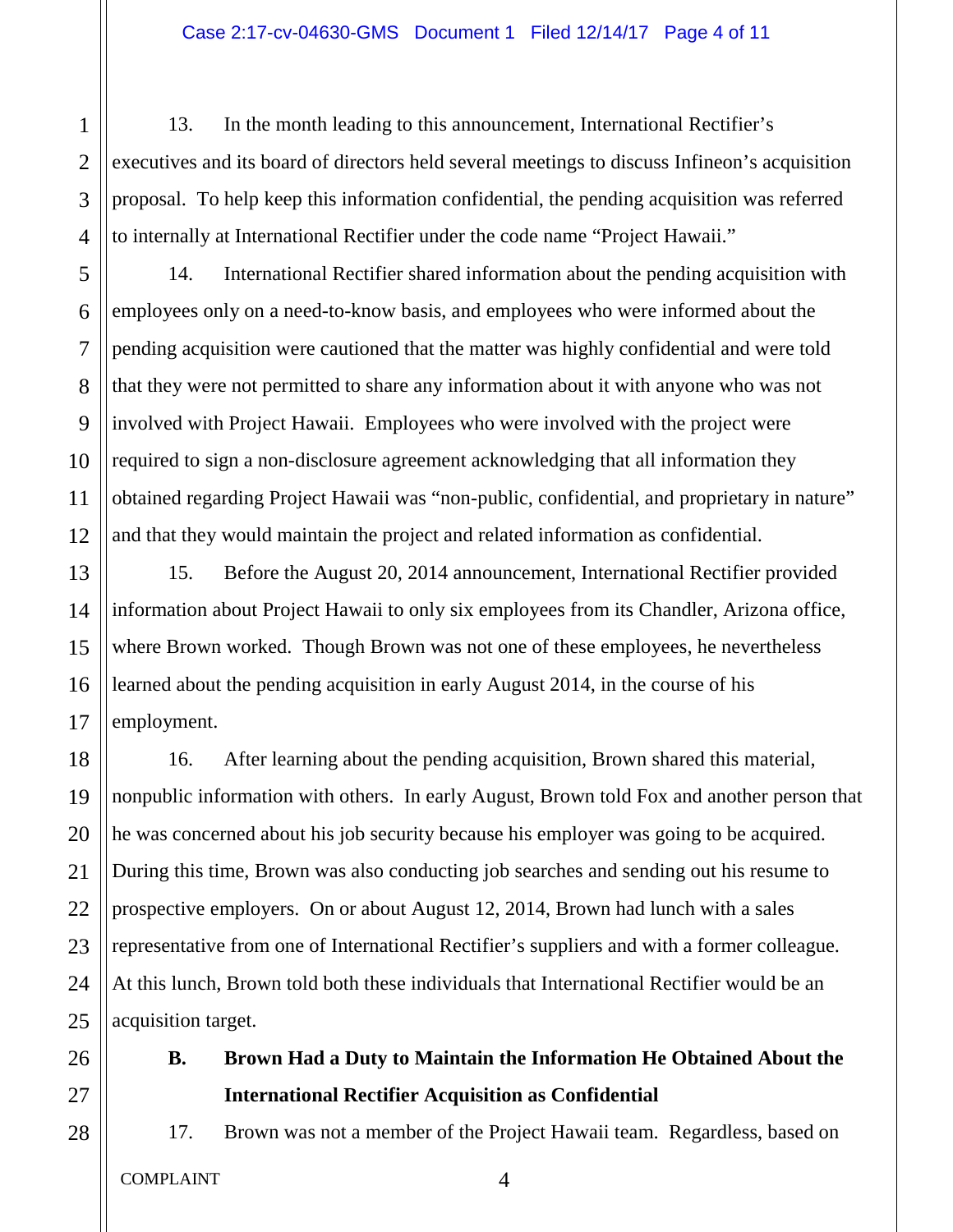2 3 4 International Rectifier's policies and employee code of conduct, Brown was under a duty as an International Rectifier employee to maintain the confidentiality of any nonpublic information he obtained about the company, and was forbidden from insider trading and tipping.

18. International Rectifier's Insider Trading Policy recognized that employees, "as a result of their work with the Company, have access to information concerning the Company that may be [material, nonpublic] information." Hence, the Insider Trading Policy prohibited employees from purchasing or selling International Rectifier securities while in possession of such information, and from furnishing material, nonpublic information to others. Further, International Rectifier imposed strict "insider trading windows," which dictated the date ranges during which employees could engage in securities transactions concerning International Rectifier. Employees were limited to buying and selling International Rectifier securities only during periods within the trading window, and prohibited from engaging in such securities transactions during any date that fell outside of the insider trading windows.

19. When Brown joined International Rectifier in July 2004, he signed a document acknowledging that he had received and reviewed the company's code of ethics and its Insider Trading Policy. More recently, Brown again received copies of the Insider Trading Policy on April 25, 2014 and again on August 19, 2014, when the company emailed all employees regarding its trading windows.

20. Based on these trading windows, Brown and all other employees were prohibited from trading in International Rectifier securities from June 14, 2014 through August 24, 2014.

21. Further, in March 21, 2013 and in April 25, 2014, Brown completed International Rectifier's mandatory, annual online training modules regarding the company's code of ethics, which instructed, "You can't trade Company securities on the basis of [material, nonpublic] information you learn through your job. And you also can't share material nonpublic information with family members, friends, or anyone else." These

1

5

6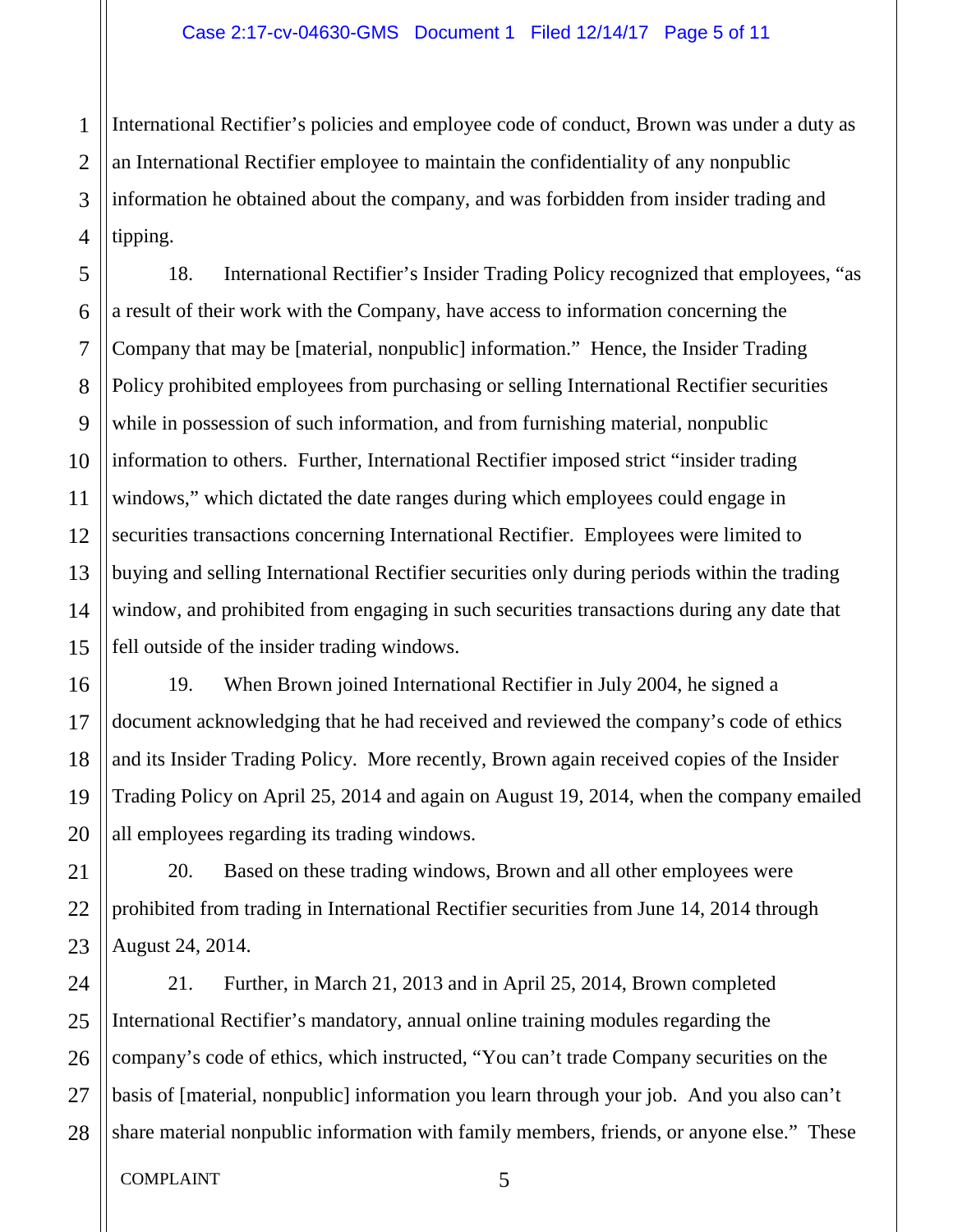2 3 4 training modules also specified that in accordance with the company's policy, an employee who possessed "material nonpublic information relating to International Rectifier or its business" was forbidden from buying or selling International Rectifier securities and could not engage "in any other action to take advantage of or pass on to others that information."

1

5

6

7

8

9

10

11

12

13

14

15

17

18

19

20

21

22

23

24

25

# **C. Brown and Fox Insider Traded and Engaged in a Scheme to Conceal Brown's Role in the Trading**

22. Brown and Fox had been friends since at least 2009. They attend the same church and their wives are friends. In fact, in 2012, they had a joint trading account that Fox managed.

16 23. As alleged in more detail below, in early August 2014, after learning that International Rectifier would be acquired by another company, Brown contacted Fox and shared material, nonpublic information about the pending acquisition. Brown and Fox then acquired call options in International Rectifier based on this information and concealed Brown's involvement in this trading by having Fox trade for both of them in Fox's brokerage account. Brown tipped Fox about the pending acquisition with the intention that Fox use this information to trade in the securities of International Rectifier for both of them.

24. On several occasions, Brown called Fox shortly after being privy to information about the impending acquisition. For example, on August 6, 2014, a member of Project Hawaii who sat in an office next to Brown held several morning meetings to discuss Infineon's due diligence questions. Early that afternoon, Brown called Fox. This phone call was the first call they had made to each other in over 11 months.

25. Then, on August 6, a Project Hawaii team member called Brown to request copies of contracts needed for the project's due diligence. Less than an hour after emailing those contracts to the project team member, Brown again called Fox and they talked for about 30 minutes.

26 27 28 26. On August 11, 2014, Brown called Fox again. Within hours of that call, Brown withdrew \$6,000 in cash from one of his bank accounts, and gave this money to Fox for the purchase of call options in International Rectifier. Then, early that evening, Fox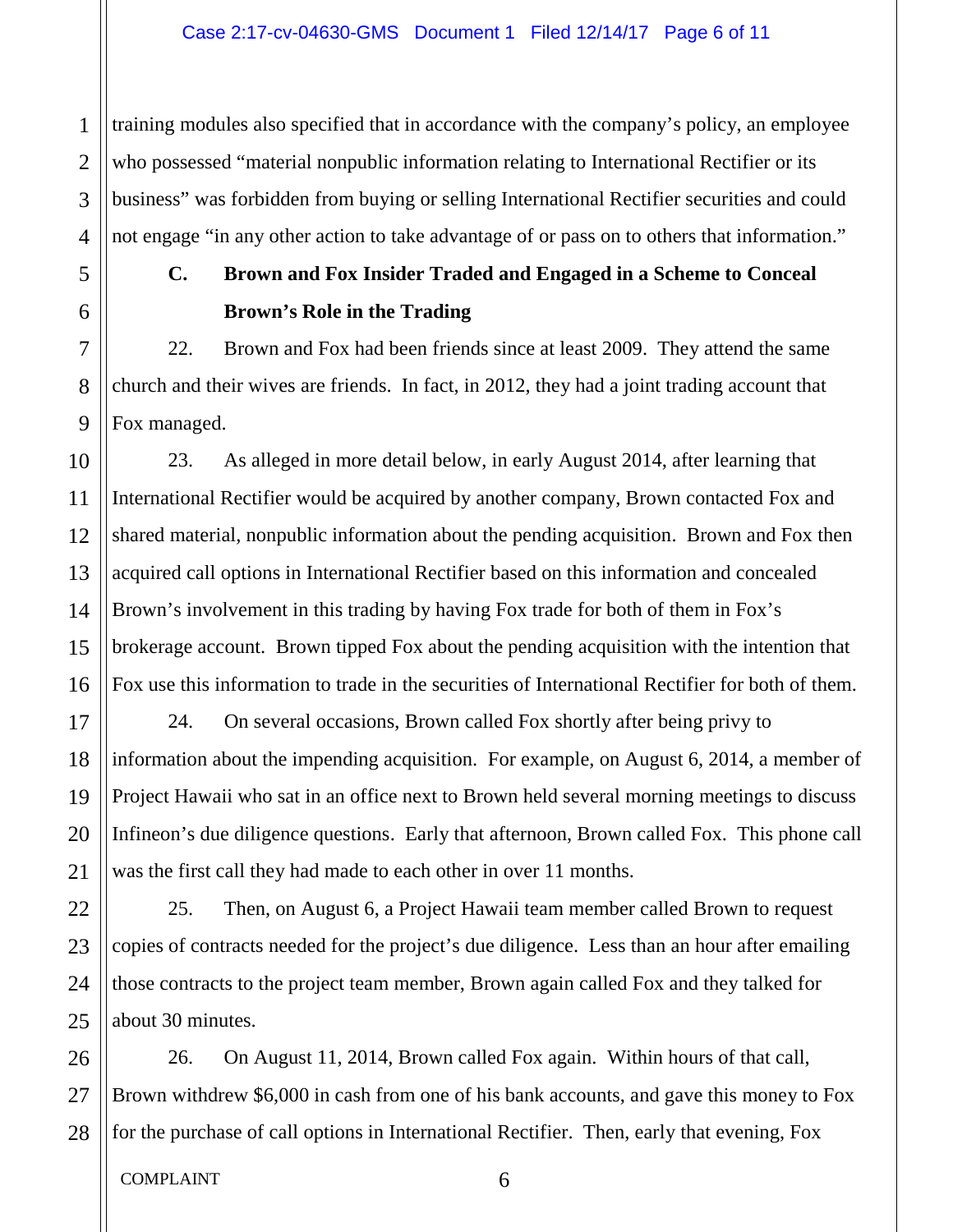deposited \$8,000, including the \$6,000 in cash he received from Brown, into a bank account he jointly holds with his wife.

27. The next day, on August 12, 2014, at Fox's direction, Fox's wife deposited an additional \$4,000 into her and her husband's account. Fox then wired his and Brown's combined \$12,000 into his options trading brokerage account. Brown and Fox called each other six times during the day. And throughout the day, Fox logged online to his options trading brokerage account and attempted, unsuccessfully, to purchase International Rectifier call options.

28. On August 13, 2014, Fox once again logged on to his options trading brokerage account at about 4:40 am PST, and submitted an order to purchase International Rectifier call options, but this order also was not filled. At 8:12 pm PST, Fox re-submitted orders to purchase International Rectifier call options with a \$30 strike price and September 2014 expiration, which were successfully filled by the next morning.

29. Fox purchased 380 International Rectifier call option contracts for \$11,400 (excluding commission and fees) for Brown and himself in his options trading brokerage account. In addition, Fox purchased another 40 International Rectifier call options for \$1,200 (excluding commission and fees) for himself in a separate IRA brokerage account using the funds he already had in this second account.

30. On August 20, 2014, International Rectifier and Infineon issued a joint press release announcing that Infineon would acquire International Rectifier in an all-cash transaction valued at approximately \$3 billion.

31. One day after the announcement, on August 21, 2014, Fox exited all of his and Brown's positions in International Rectifier options, making \$369,720 in illicit trading profits. The next day, on August 22, 2014, Brown and Fox met at about 6:30 am.

32. From September 2014 through at least mid-2015, Fox funneled a proportion of the illicit profits to Brown. From September 2, 2014 through June 2, 2015, Fox (and in a couple of instances, his wife), wrote nineteen checks totaling \$148,160.48 to Brown's minor stepchildren, minor and adult children, former son-in-law, contractors who were renovating

1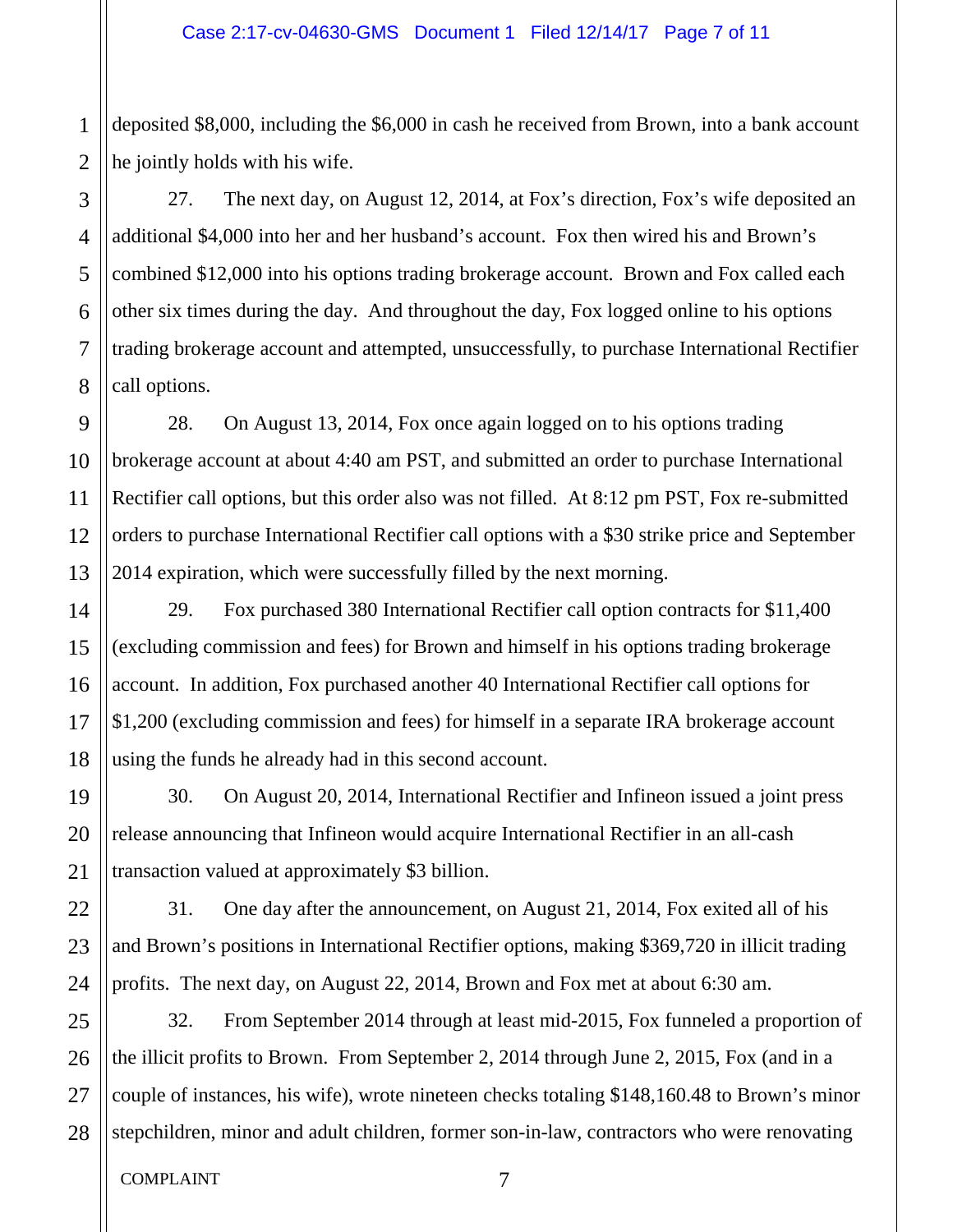2 3 4 5 6 7 Brown's home, and to pay other entities for services provided to Brown. Brown and Fox structured these check payments to parcel a large payment to Brown into a series of smaller transactions over a period of about a year, in order to conceal that Brown was the intended payee. Brown or his wife cashed many of the checks that were made out to Brown's children. Most of the checks made to Brown's minor stepchildren were deposited into accounts these minors hold jointly with their mother, and then transferred to Brown's bank account or used to cover household expenses or other of Brown's obligations.

1

8

9

10

11

12

13

14

15

16

17

18

19

20

21

22

23

# **D. Brown and Fox Traded on Material, Nonpublic Information**

33. Brown and Fox relied on material, nonpublic information about the pending acquisition of International Rectifier to trade in the company's options.

34. A reasonable investor would have viewed the information about the pending acquisition of International Rectifier as important to his or her investment decision. In fact, when International Rectifier's pending acquisition was publicly announced on August 20, 2014, its stock price rose approximately 47.21% and its trading volume increased by 19,815% from 184,189 shares on August 19, 2014 to 36,680,300 shares on August 20, 2014.

35. Defendants harmed members of the investing public when they gained an advantageous market position by trading in the securities of International Rectifier Corporation based on material, nonpublic information.

# **E. Brown Breached the Duty Owed to His Employer**

36. Brown owed a duty of trust and confidence to his employer, International Rectifier, including a duty to abstain (i) from trading on the material, non-public information he acquired during the course of his employment concerning the acquisition, and (ii) from disclosing such information to others.

24 25 26 37. Brown knowingly, or recklessly, breached this duty of trust and confidence when he traded in the securities of International Rectifier based on material, nonpublic information regarding the pending acquisition. Brown had Fox execute Brown's trades in Fox's account in order to conceal his unlawful trading.

28

27

38. Brown also breached the duty of trust and confidence he owed International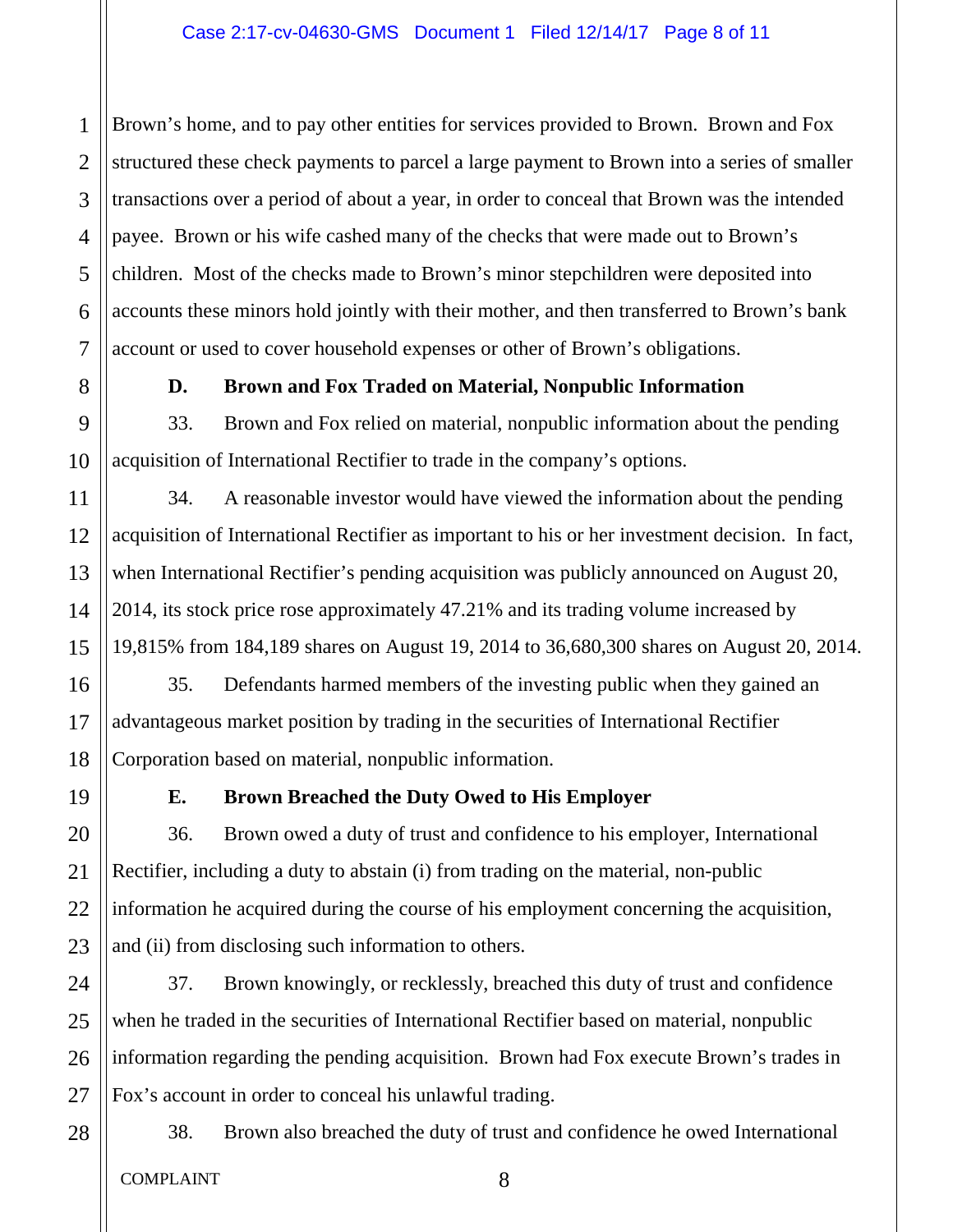2 Rectifier when he tipped Fox material, nonpublic information with the intention that Fox trade on that information. Brown received a personal benefit from tipping Fox.

1

3

4

5

6

7

8

9

# **F. Fox Is Liable as a Tippee**

39. Fox knew, or had reason to know, that Brown's disclosure of material, nonpublic information regarding International Rectifier's pending acquisition was a breach of the duty Brown owed his employer. Fox understood that Brown was improperly tipping him inside information for a personal benefit.

40. While in knowing possession of material, nonpublic information about International Rectifier, Fox intentionally or recklessly used the information to trade.

10

11

12

13

14

15

16

17

18

19

20

21

22

23

24

25

# **CLAIM FOR RELIEF**

**Fraud in Connection With the Purchase or Sale of Securities**

**Violations of Section 10(b) of the Exchange Act and Rule 10b-5 Thereunder (Against Brown and Fox)**

41. The SEC realleges and incorporates by reference paragraphs 1 through 40 above.

42. Brown acquired information concerning the pending acquisition of International Rectifier in the course of his employment at a time when this information was nonpublic and held by International Rectifier as confidential information.

43. By trading on, and disclosing that material, nonpublic information concerning International Rectifier to Fox, Brown breached a duty of trust and confidence owed to his employer, International Rectifier.

44. Brown tipped Fox by providing material, nonpublic information concerning the pending acquisition of International Rectifier to Fox with the intent that Fox trade on this information, and thereby, with the intent to generate profits for Fox.

26 45. Brown also tipped Fox for a personal benefit. Brown, directly or indirectly, personally benefited, or expected to personally benefit, from disclosing material, nonpublic information concerning International Rectifier to his friend, Fox.

# 28

27

46. At the time that Fox traded in the securities of International Rectifier, Fox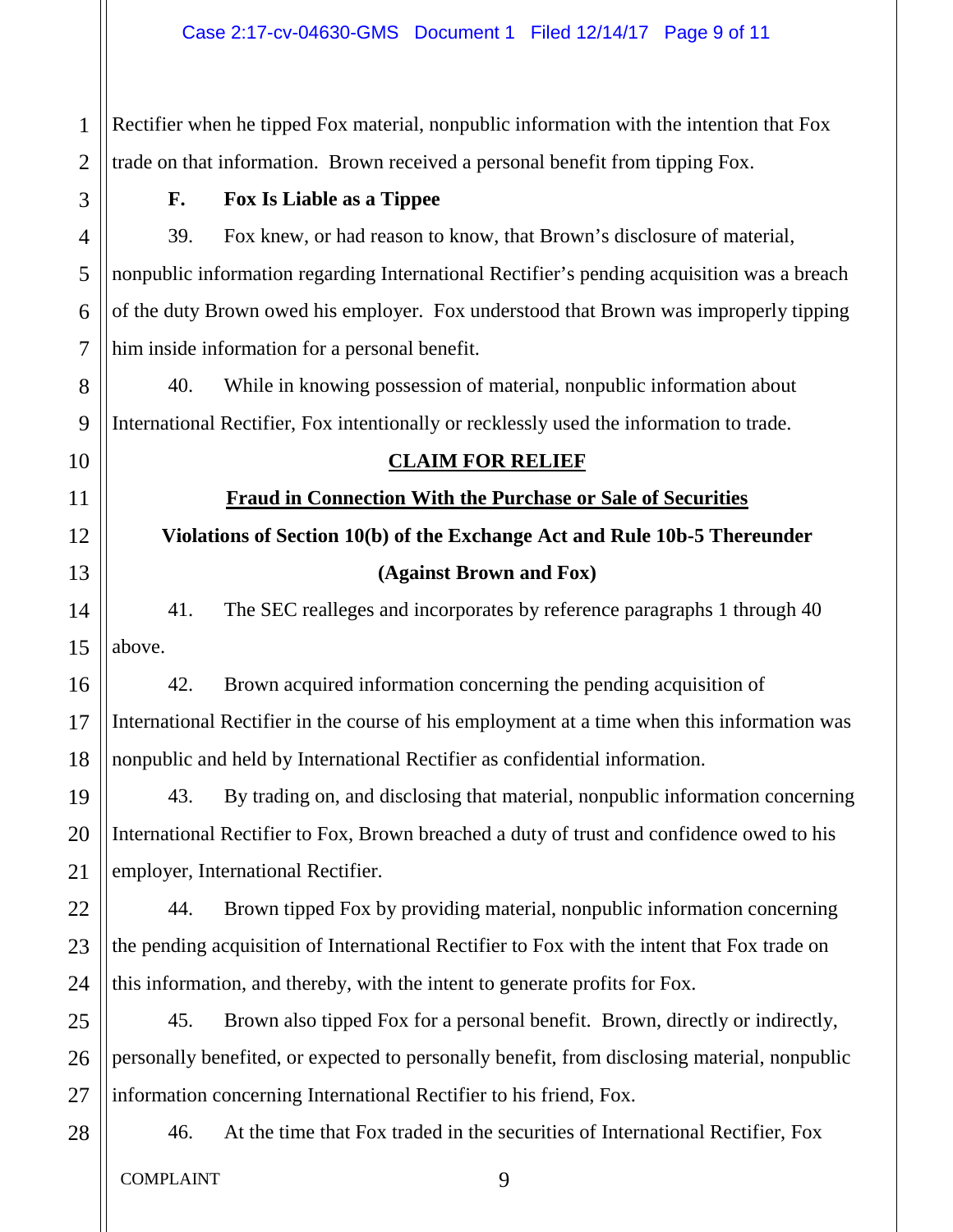knew, or was reckless in not knowing, that he was in possession of material, nonpublic information concerning International Rectifier's securities.

47. By engaging in the conduct described above, Brown and Fox, directly or indirectly, in connection with the purchase or sale of securities, by use of the means or instrumentalities of interstate commerce, or the mails, or the facilities of a national securities exchange: (a) employed devices, schemes or artifices to defraud; and/or (b) engaged in acts, practices, or courses of business which operated or would operate as a fraud or deceit upon any person in connection with the purchase or sale of any security.

48. By engaging in the foregoing conduct, Brown and Fox violated, and unless enjoined will continue to violate, Section 10(b) of the Exchange Act, 15 U.S.C. § 78j(b), and Rule 10b-5 thereunder, 17 C.F.R. § 240.10b-5.

#### **PRAYER FOR RELIEF**

WHEREFORE, the SEC respectfully requests that the Court:

#### **I.**

Issue findings of fact and conclusions of law that Brown and Fox committed the alleged violations.

## **II.**

Issue judgments, in forms consistent with Fed. R. Civ. P. 65(d), permanently enjoining Brown, Fox and their agents, servants, employees, attorneys and those persons in active concert or participation with them, who receive actual notice of the order by personal service or otherwise, from violating Sections 10(b) of the Exchange Act, 15 U.S.C. §§ 78j(b), and Rule 10b-5 thereunder, 17 C.F.R. § 240.10b-5.

## **III.**

Order Brown and Fox to disgorge, on a joint and several basis, their illegal trading profits described herein, plus prejudgment interest.

## **IV.**

27 28 Retain jurisdiction of this action in accordance with the principles of equity and the Federal Rules of Civil Procedure in order to implement and carry out the terms of all orders

COMPLAINT 10

1

2

3

4

5

6

7

8

9

10

11

12

13

14

15

16

17

18

19

20

21

22

23

24

25

26